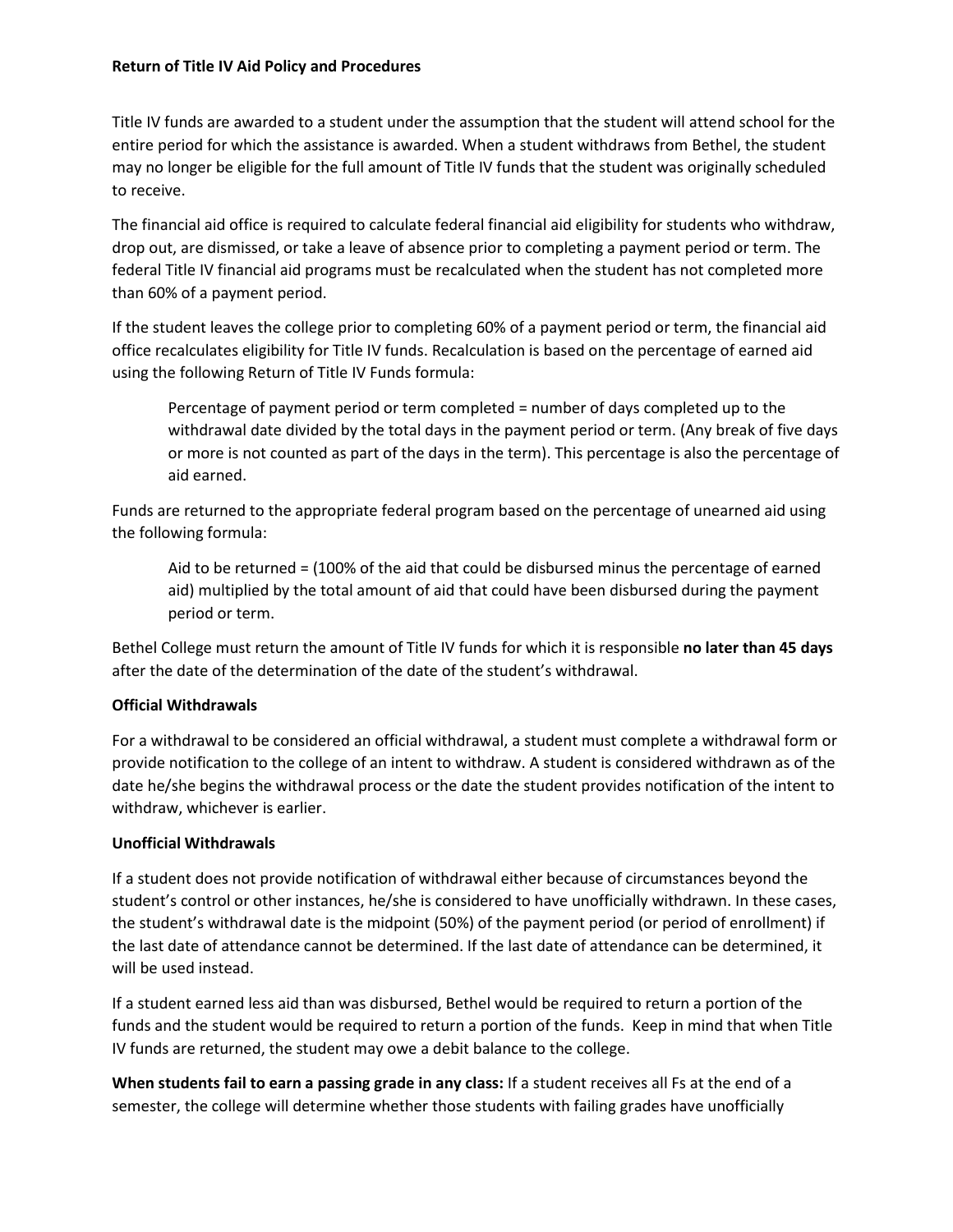## **Return of Title IV Aid Policy and Procedures**

withdrawn. If a student who began attendance and has not officially withdrawn fails to earn a passing grade in at least one course offered over an entire period, the institution must assume, for Title IV purposes, that the student has unofficially withdrawn unless the institution can document that the student completed the period (or more than 60% of the period) based on the last date of a student's documented academic activity.

**Post-withdrawal disbursements:** If a does not receive all the funds he/she has earned, the student may be due a post-withdrawal disbursement. If the post-withdrawal disbursement includes loan funds, the school must get the student's permission before it can disburse them. The student may choose to decline some or all of the loan funds so that additional debt is not incurred. The school may automatically use all or a portion of your post-withdrawal disbursement of grant funds for tuition, fees, and room and board charges (as contracted with the school). The school needs a student's permission to use the post-withdrawal grant disbursement for all other school charges. If the student does not give permission, you will be offered the funds. However, it may be in the student's best interest to allow the school to keep the funds to reduce your debt at the school. Bethel will send notification as soon as possible, but no later than 30 calendar days after the date that the school determines the student withdrew. Bethel must disburse any Title IV grant funds a student is due as part of a post-withdrawal disbursement within **45 days** of the date the school determined the student withdrew. The school must disburse any loan funds the student accepts as soon as possible but no later than **180 days** after the date the school determined the student withdrew.

**Overpayments (overawards):** An overpayment, or overaward, occurs when the student receives more aid than he/she was eligible to receive. An overpayment can occur when a student withdraws.

Regulations limit the amount of grant funds a student must repay to one-half of the grant funds the student received or could have received during the applicable period. Within 30 days of determining that a student who withdrew must repay all or part of a Title IV grant, Bethel will notify the student that he/she must repay the overpayment or make satisfactory arrangements to repay it. A student's eligibility for additional Title IV funds may end if the student fails to take action in one of the following ways:

- The student may repay the overpayment in full to Bethel.
- The student may sign a repayment agreement with the Department of Education.

The student should contact Bethel to discuss his/her options.

**Unearned Title IV financial aid** will be returned to the appropriate programs in the order listed below. The Title IV portion of a refund is repaid to various programs from which the funds were awarded. The repayment is allocated, using the following fixed priority:

- 1. Direct Unsubsidized Direct Loan
- 2. Direct Subsidized Direct Loan
- 3. Perkins Loan
- 4. Direct PLUS Loan
- 5. Pell Grant
- 6. FSEOG